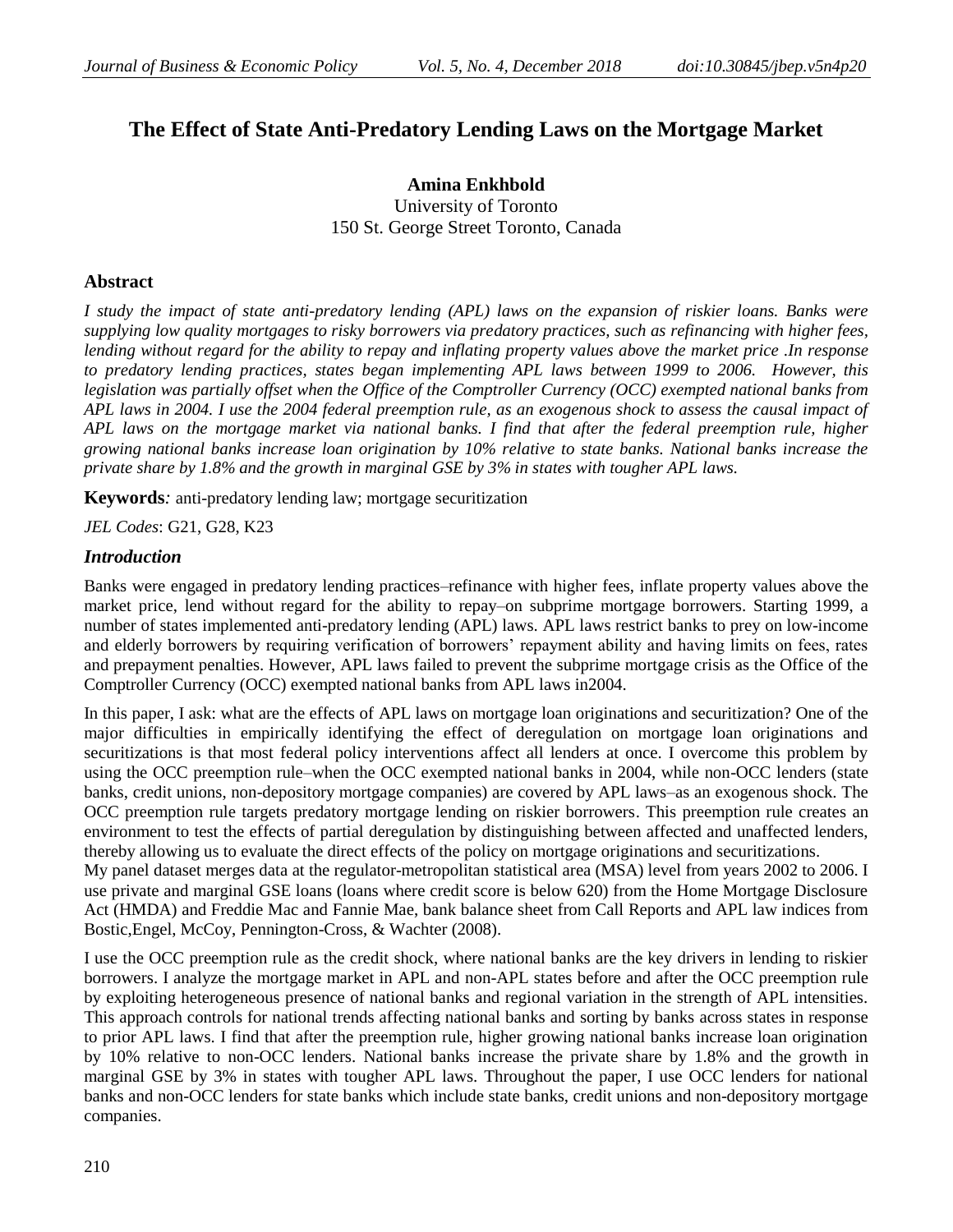The outline of the rest of the paper is as follows. Section 2 describes state anti-predatory lending laws and discusses the literature. Section 3 describes the market structure. Section 4 discusses the data sources and Section 5 illustrates empirical methodology. Section 6 reports results and Section 7 concludes. List of figures and tables is shown in section 8.

# *Background*

## State Anti-predatory Lending Laws

Predatory lending involves practices such as charging borrowers high fees, arranging borrowers to refinance where they would pay a higher amount in later years, making a loan without considering the borrower's paying ability or adding subprime prepayment penal- ties that increase the risk of foreclosure (Ding, Quercia, Reid, & White, 2012). In 1994, the U.S. Congress enacted an anti-predatory lending statute, the Home OwnershipEquity Protection Act (HOEPA). HOEPA applies to all residential mortgage lenders and brokers. It regulates high-cost loans based on annual percentage rate or when total points and fees exceed eight percent of the total loan amount or \$400 whichever is greater. It covers less than five percent of subprime residential mortgages and imposes a number of restrictions within these loans. However, lenders learned to avoid the high-cost loan provisions easily. As a result, many states implemented their own APL laws based on HOEPA. Implementation and regulation of APL laws vary across states, time, and intensities. By January 1, 2007 only six states did not legislate any APL laws. APL laws target high-cost loans; according to HMDA, 37.4% of all loans were high cost loans in 2004, 35.8% in 2005 and 40.9% in 2006. In 2004, the OCC exempted national banks from APL laws. Since the OCC depends on fees from their regulated entities, it was aware that if it did not grant preemption to national banks then they would switch their charter from the OCC to the Office of Thrift Supervision. The Office of Thrift Supervision preempted thrift institutions from APL laws in1996.Thus, only state-chartered depository institutions and independent mortgage lenders (non-OCC lenders) are regulated by state APL laws. Related Literature

When North Carolina implemented the first new APL law in 1999, a literature soon emerged analyzing the impact of APL laws on mortgage loan applications, originations and rejections. Ho & Pennington-Cross (2006) created APL laws indices in terms of coverage and restriction, while Bostic et al. (2008) updated the index with enforcement mechanism. The papers in this literature focus on loan originations, but it is vital to understand that APL laws target high-cost loans, which have interest rates three or more percentage points higher than the Treasury rate. Since APL laws target riskier loans, looking at overall loan originations may miss the true effect. According to Loan Performance, 51% of all loans were subprime loans by 2002 (Quercia et al., 2003) and Federal Reserve report that 25% of all mortgages were subprime loans by 2005 (Avery et al.,2006). I use triple-difference strategy that is also employed in Di Maggio & Kermani (2017), but this paper differs in both focus and results. I focus on loan originations and risky loans proxied by securitization, while Di Maggio & Kermani(2017) focus on loan issuance, housing price, employment in non-tradable sector and loan delinquency. Di Maggio & Kermani (2017) find the OCC preemption rule increases loan issuance by 11% to 15%, while I find that only higher growing national banks increase loan origination by 10% relative to state banks. The following four reasons will explain the different magnitude of loan issuance.



#### **Figure 1: Deposit to asset ratio**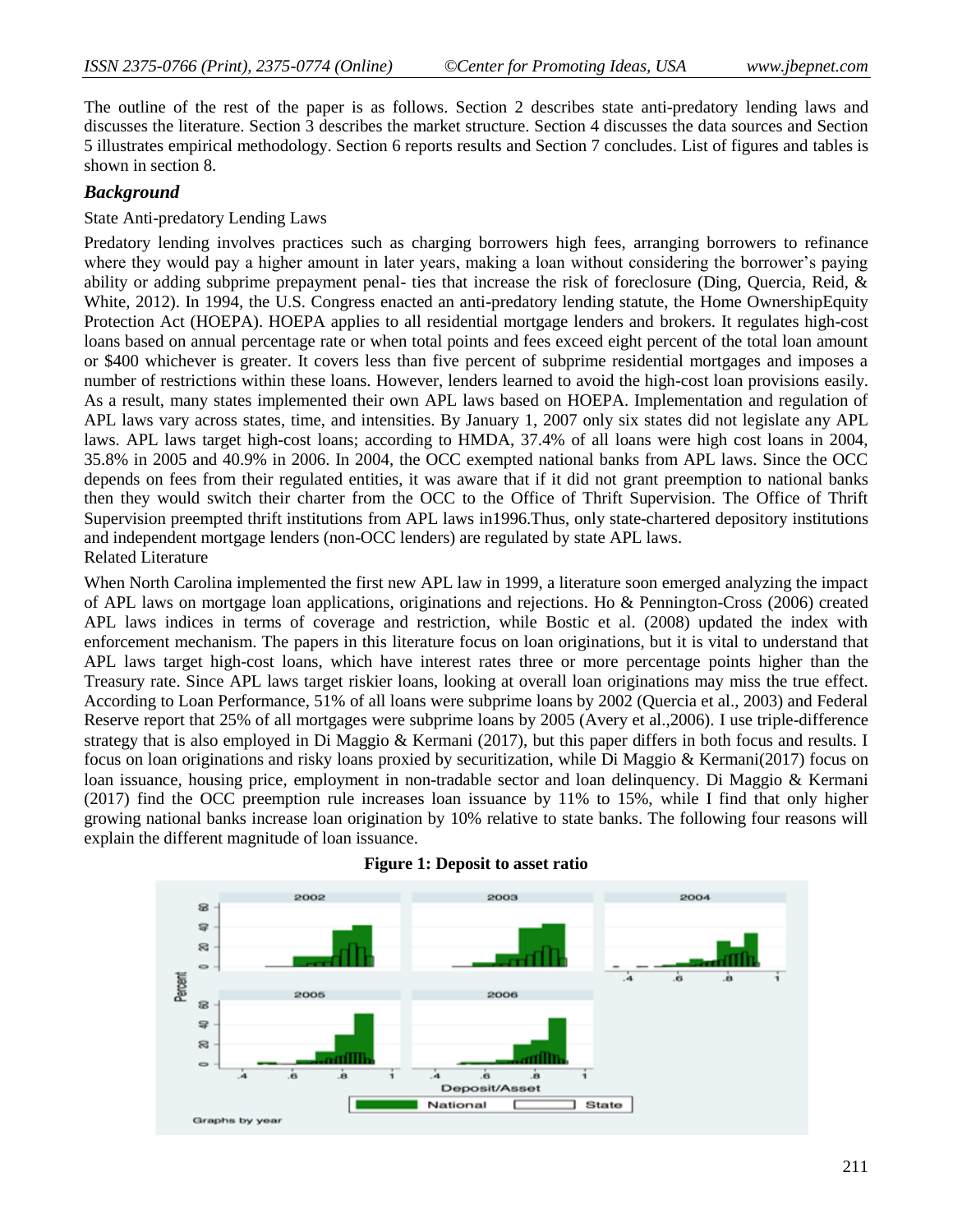First, Di Maggio & Kermani (2017) do not incorporate bank size information, but large lenders such as Wells Fargo, JPMorgan Chase, Bank of America and US Bancorp were heavily involved in high risky lending. From figure 1, we can see that national banks (OCC lenders) have higher deposit to asset ratio than state banks (non-OCC lenders). Thus, I incorporate bank deposit and asset information.

Second, the larger effects of loan issuance from Di Maggio & Kermani (2017) maybe due to different method. They use weighted-least squares regression with weights equal to the population of each county. If APL laws tend to have larger effects in more populous states, then WLS estimation that places greater weight on more populous states will tend to estimate larger effects than OLS does. However, HMDA is a representative data that is based on the location of the house purchased. They also use county population as a weight rather than the inverse of the population. Using the inverse of population would reflect the information in the observation, because an observation with small error variance has a large weight since it contains relatively more information than an observation with large error variance .But, both OLS and WLS are inconsistent for the population average effect and neither strictly dominates the other. Thus, I report OLS, OLS with robust standard errors and WLS results in table 1 and compare their standard errors. OLS standard errors are smaller than WLS standard error.

|                                    | OLS      |                    | OLS, robustWLS, robust |
|------------------------------------|----------|--------------------|------------------------|
|                                    | (1)      | 2)                 | (3)                    |
| APL                                |          | $-0.056**-0.056**$ | $-0.030$               |
|                                    | (0.03)   | (0.03)             | (0.03)                 |
| <b>OCC</b>                         | $-0.088$ | $-0.088$           | $0.128*$               |
|                                    | (0.06)   | (0.06)             | (0.07)                 |
| $APL \times OCC$                   | $-0.001$ | $-0.001$           | $-0.204**$             |
|                                    | (0.08)   | (0.08)             | (0.09)                 |
| $APL \times OCC \times Post-0.055$ |          | $-0.055$           | 0.144                  |
|                                    | (0.10)   | (0.10)             | (0.12)                 |
| $APL \times Post$                  | 0.030    | 0.030              | 0.034                  |
|                                    | (0.05)   | (0.05)             | (0.05)                 |
| $OCC \times Post$                  | 0.050    | 0.050              | $-0.112$               |
|                                    | (0.08)   | (0.08)             | (0.09)                 |
| $R^2$                              | 0.158    | 0.158              | 0.112                  |
| $\boldsymbol{N}$                   | 105288   | 105288             | 105288                 |
| County FE                          | Yes      | Yes                | Yes                    |
| Year FE                            | Yes      | Yes                | Yes                    |

**Table 1: Replication of Di Maggio and Kermani (2017)**

Third, they analyze APL adoption dates on home purchase loans. However, APL laws target subprime mortgage market and analyzing the impact of APL laws on securitized and unsecuritized mortgage loans would be a better measure than home purchase loans. They also include fraction of subprime borrowers in each county as a control variable, but the fraction of subprime borrowers are affected by the APL laws. In my paper, I exploit the variation in APL intensities and analyze it on subprime mortgage loans and total loan originations defined as the sum of securitized and unsecuritized mortgage loans. Lastly, they choose states with APL laws that are built on HOEPA, thus leaving 9 other states with APL laws. I incorporate all states with APL laws.

## *Market Structure*

To provide the underpinnings for the empirical work, this section reviews how APL laws affect households, lenders and securitizers' decisions. Figure 2 shows the market structure: households purchase mortgage loans either from OCC lenders or non-OCC lenders that are regulated by APL laws. Lenders can hold or sell mortgage loans to either government- sponsored enterprise (GSE) or private securitizers.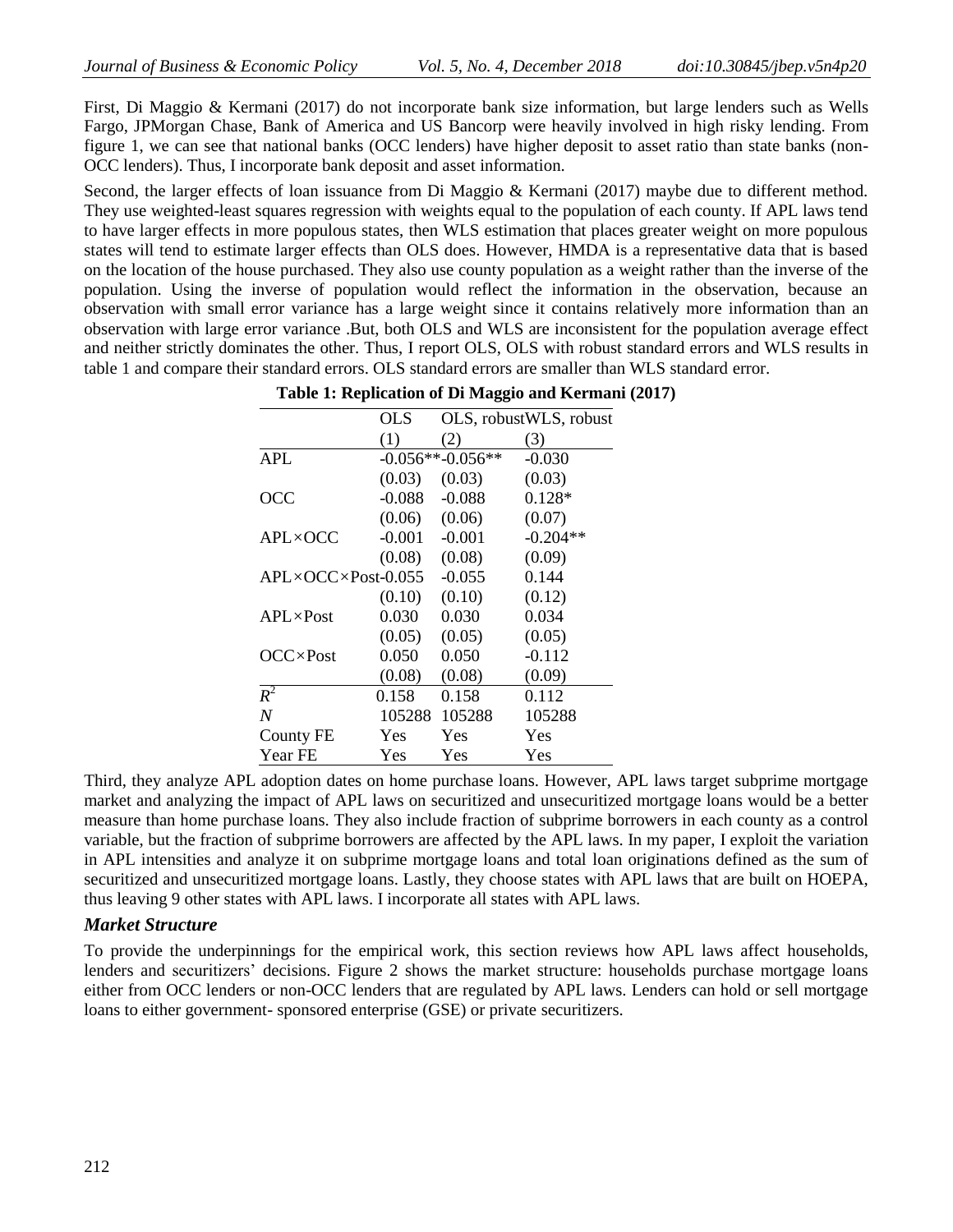# *Competition*



**Fig 2.** Market Structure. *Notes:* OCC lenders consist of national chartered commercial banks that were exempted from APL laws by regulator, Office of Comptroller Currency (OCC), in 2004, while non-OCC lenders consist of state banks, credit unions and non-depository mortgage companies that are not preempted from APL laws. GSE is a government- sponsored enterprise that composes of Fannie Mae and Freddie Mac. GSE is required to purchase low risky loans, while private securitizers buy riskier loans. GSE securities are insulated from default risk, while private securitizers must price both the risk of default and risk of early prepayment.

Households differ in their search costs. One with lower search cost would shop around and choose any bank that offers the lowest interest rate, while a household with higher search cost would most likely take mortgage loans from a pre-existing relationship through savings or deposit account. APL laws allow households to sort loans from predatory loans. The press, government reports and local nonprofit agencies have informed the public about the presence of predatory lending but regulatory agencies found some evidence that some subprime borrowers, particularly elderly or poorly educated households, were unable to sort predatory loans (Ho & Pennington-Cross, 2006).

# *Hypotheses*

Non-OCC lenders can transfer the cost imposed by APL laws to borrowers or bear the cost on their own. If they transfer the cost to borrowers, it would be cheaper to purchase from OCC lenders and OCC lenders' loan originations would increase. If non-OCC lenders bear the cost on their own, borrowers are likely to take out loans from non-OCC lenders due to reduced legal uncertainty. It would be ideal for researchers to observe mortgage pricing or interest rates at each lender to confirm the hypothesis. I test this hypothesis by estimating loan origination on APL laws.

### Lenders:

Transfer the lending cost: Non-OCC lenders that face APL laws can transfer the cost to borrowers which would increase the price of loans. Thus, borrowers take mortgage loans from OCC lenders. Swallow the lending cost: Non-OCC lenders can bear the costs imposed by APL laws. Since APL laws reduced legal uncertainty, borrowers are fearless to take loans from non-OCC lenders. GSE and private securitizers maximize profits for stockholders, but GSE is constrained to purchase good quality loans. If GSE concerns about the public then it securitizes lessrisky loans. If GSE focuses on retaining its market share then GSE would securitize riskier loans. Thus, race to the bottom competition happens between GSE and private securitizers. I test this hypothesis by estimating loan securitization on APL laws.

Securitizers: Public Concern: Lenders offer securitizers with different risks in terms of credit score, loan-tovalue(LTV) and debt-to-income(DTI).Securitizers choose the package that most closely fits their objectives. For example, if GSE concerns about public it may prefer lenders with less-risky borrowers while private securitizers that want to maximize profits may prefer high-risky borrowers.

Race to the bottom: If GSE solely concentrates on retaining its market share, then GSE and private securitizers will compete for lenders. Banks would take excessive risks by providing low quality loans to riskier borrowers. This is not in the public interest because it increases the risk of bank failures and future tax payment for bailouts.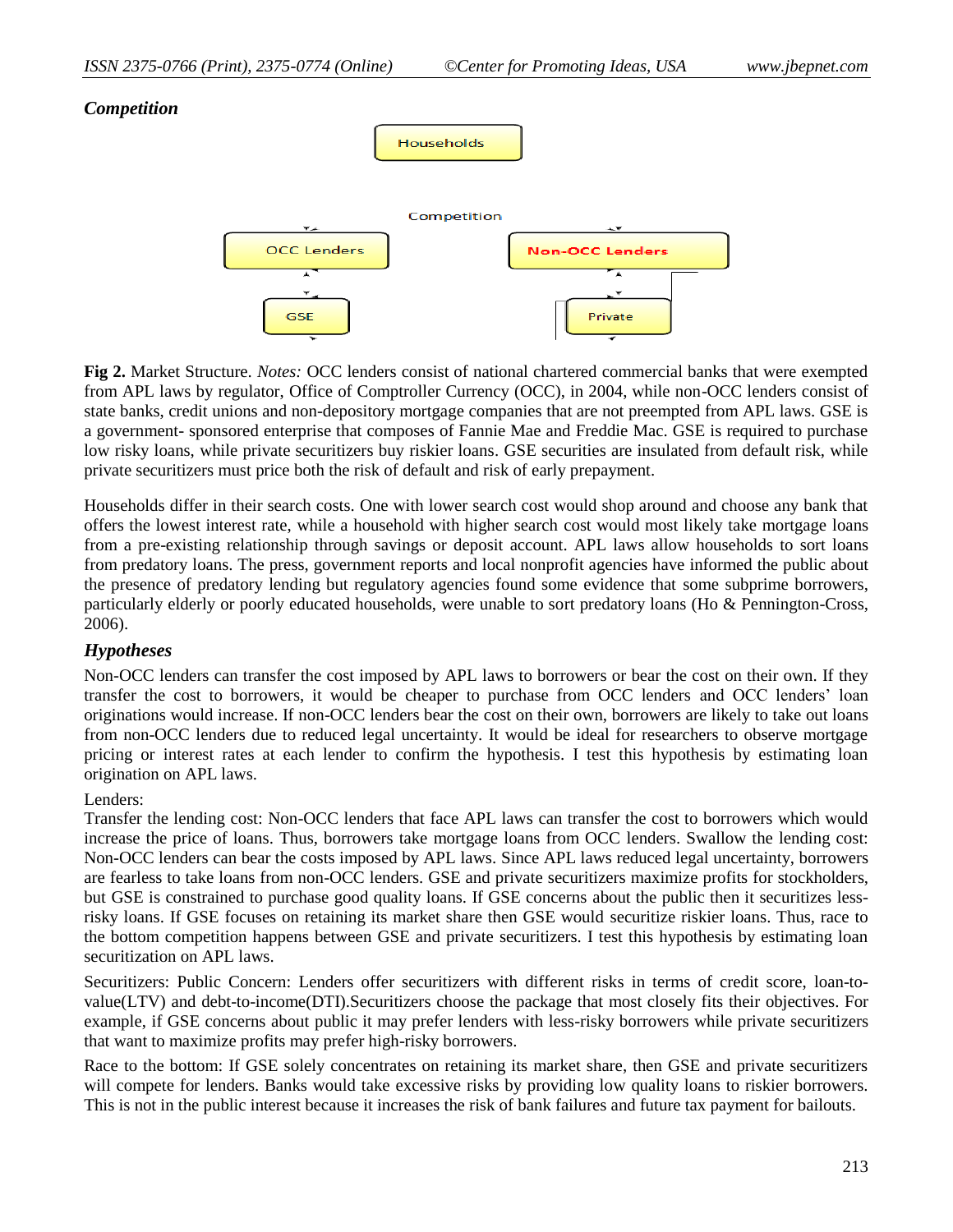# *Data*

In this section, I provide an overview of the different datasets used in this paper. Annual panel dataset at the MSA level is built from a variety of public sources. I use MSA level data because social and economic integration are much more accurate than state-level data. I collect mortgage loan originations and securitization from the Home Mortgage Disclosure Act (HMDA), GSE securitized loans from Fannie Mae and Freddie Mac, bank size information from Call Reports, population data from Bureau of Economic Analysis, employment rate and income from American Consumer Survey and housing supply elasticity from Saiz (2010). I use APL law intensities for years from 2004 to 2005 from Bostic et al. (2008). Legal measures that are equivalent to HOEPA get a score of 0, whereas higher scores indicate heavier regulation.

APL laws are measured in terms of coverage, restrictions and enforcement indices and all APL indices are standardized. HMDA provides number and volume of loan originations and securitization for financial institutions that are regulated by different agencies in the location of the purchased property. It indicates the regulators of lenders, thus I can identify OCC vs non- OCC lenders. HMDA is a disclosure report that is publicly available and used widely by academic and policy research. A lender does not have to report to HMDA, unless it has an office in a MSA or have less than \$30 million in assets. Banks are subject to pecuniary penalties if they do not report. There are two limitations in the HMDA dataset. It does not have any information on borrower characteristics and reportings on rural areas are low. To compare similar loans that are securitized by government and private labelers, I construct marginal GSE loans where credit score is below 620 from the Fannie Mae and Freddie Mac. Fannie Mae and Freddie Mac provide information on loan acquisition and origination at the quarterly frequency, respectively.

# *Summary Statistics*

# **Table 2: Percentage of Financial Institutions at Bank-MSA Level OCCLenders Non-OCC Lenders** (45%)

| Year | OCC | <b>FRB</b> | <b>FDIC</b> |
|------|-----|------------|-------------|
| 2002 | 9   | 15.6       | 75.4        |
| 2003 | 9.4 | 15.9       | 74.8        |
| 2004 | 7   | 16.2       | 76.8        |
| 2005 | 7   | 15         | 78          |
| 2006 | 7   | 16.5       | 76.5        |
|      |     |            |             |

*Notes:* FRB for Federal Reserve Board and FDIC stands for Federal Deposit Insurance Corporation.

| Table 3: Annual Growth at Bank-MSA Level: 2002-2006 |
|-----------------------------------------------------|
|                                                     |

### **Non-OCC Lenders**

| <b>Variable</b>    | Mean   | S.D. | Petile 25    | Median        | Pctile 75 | Obs  |
|--------------------|--------|------|--------------|---------------|-----------|------|
| <b>GSE</b> Secur.  | $-8.8$ | 27   | $-25.8$      | $-9.4$        | 2.9       | 674  |
| Private Secur.     | .74    | 6.1  | $\mathbf{0}$ | $\mathbf{0}$  | $\theta$  | 10   |
| Total Loan Orig.   | $-4.2$ | 16.6 | $-14.1$      | $-4.1$        | 4.1       | 1287 |
| Asset              | 2.38   | 4.75 | .82          | 1.87          | 3.18      | 1258 |
| Deposit            | 2.33   | 4.79 | .72          | 1.74          | 3.3       | 1258 |
| <b>OCC</b> Lenders |        |      |              |               |           |      |
| <b>Variable</b>    | Mean   | S.D. | Pctile 25    | <b>Median</b> | Pctile 75 | Obs  |
| GSE Secur.         | $-9.1$ | 27.2 | $-26.3$      | $-10.5$       | 5.5       | 49   |
| Private Secur.     | 4.1    | 33.1 | $-26.8$      | $\theta$      | 39        | 3    |
| Total Loan Orig.   | $-3.6$ | 18.8 | $-14$        | -5            | 7.1       | 104  |
| Asset              | 2.58   | 3.78 | .76          | 1.86          | 3.54      | 99   |
| Deposit            | 2.57   | 3.85 | .65          | 1.97          | 3.65      | 99   |
|                    |        |      |              |               |           |      |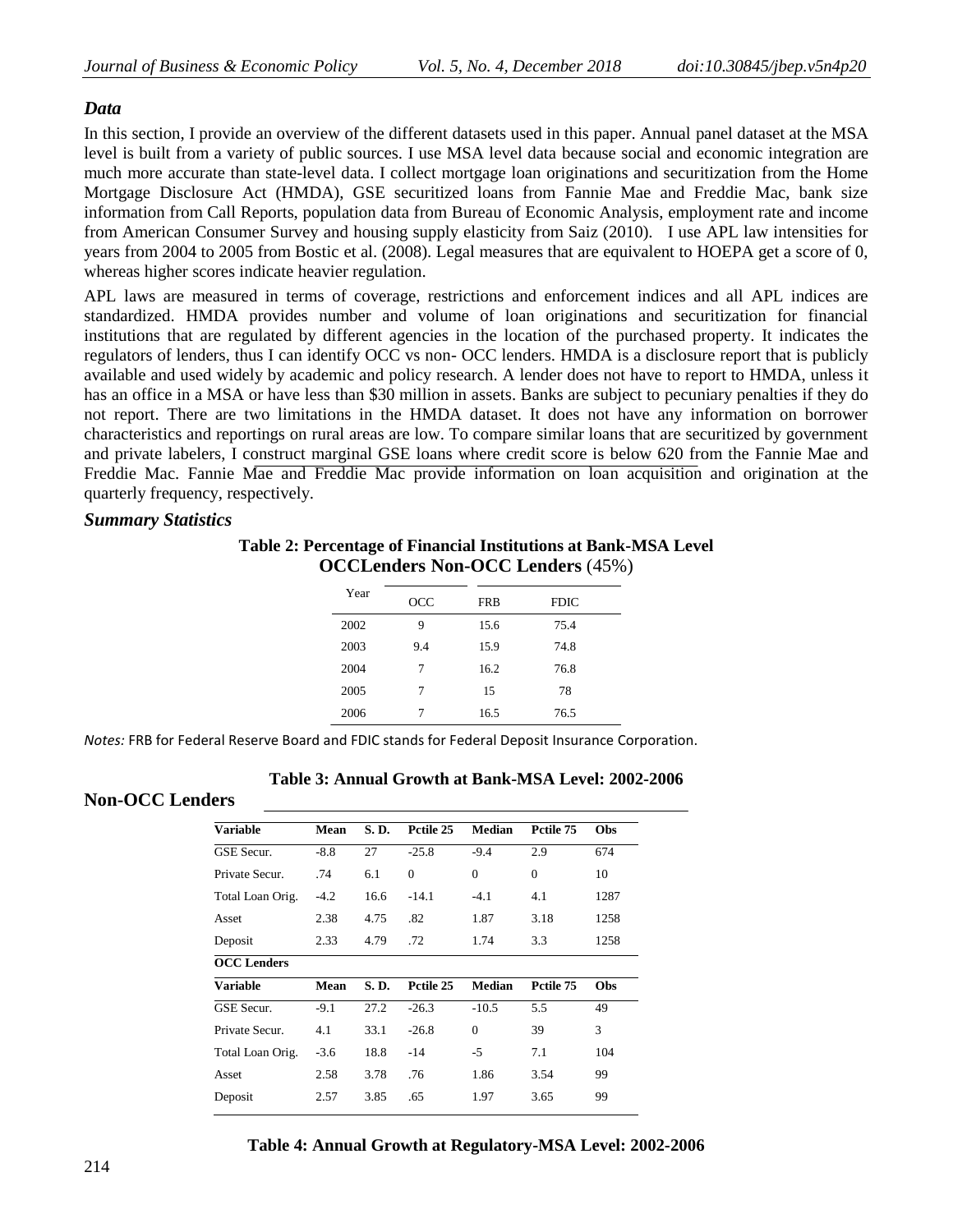| Variable                       |                    |              |               | Mean S.D. Pctile 25 Median Pctile 75 Obs |      |     |
|--------------------------------|--------------------|--------------|---------------|------------------------------------------|------|-----|
| GSE Secur.                     | $-4.5$             |              | $27.3 - 21.4$ | $-6.9$                                   | 9.9  | 683 |
| Private Secur.                 | -.86               |              | $36.5 - 43.3$ | $\Omega$                                 | 31.3 | 199 |
| Marginal<br>Secur.             | GSE1.9             | $13.9 - 6.2$ |               | 2.8                                      | 10.5 | 908 |
| Total Loan Orig. -2.6 17.1 -11 |                    |              |               | $-2.1$                                   | 6.8  | 754 |
| <b>OCC</b> Lenders             |                    |              |               |                                          |      |     |
| Variable                       |                    |              |               | Mean S.D. Pctile 25 Median Pctile 75 Obs |      |     |
| GSE Secur.                     | $-4.7$             |              | $31.2 -28.4$  | $-4.5$                                   | 11.4 | 216 |
| Private Secur.                 | 1.1                |              | $37.5 - 35.2$ | $\Omega$                                 | 44.5 | 44  |
| Marginal<br>Secur.             | GSE <sub>1.8</sub> |              | $13.3 - 6.8$  | 3.1                                      | 10.6 | 445 |
|                                |                    |              |               |                                          |      |     |

I concentrate on the period from 2002 to 2006 for symmetrical analysis before and after the 2004 OCC preemption rule. Table 2 reports the percentage of financial institutions from my working sample. Since there is no public data on credit union and non-depository mortgage companies, I only include state-chartered banks that are regulated by Federal Reserve Board and Federal Deposit Insurance Corporation. This leaves me with 45% of non-OCC lenders. OCC lenders compose of less than 10%, while state-chartered banks that are regulated by Federal Deposit Insurance Corporation take larger presence. Table 3 shows summary statistics of annual growth at bank-MSA level and table 4 reports it at regulatory-MSA level. In the bank-MSA level, OCC lenders have higher growth in private securitization than non-OCC lenders. In the regulator-MSA level, both types of lenders have similar pattern except for private securitization. OCC lenders have positive growth, while non-OCC lenders have negative growth in private securitization.

# *Empirical Methodology*

In this section, I discuss the implication of APL laws on loan originations and securitizations by using a difference-in-difference-in-difference (DDD) strategy.

Ymtr=αm+ηt+β1OCCr+β2APLst+β3OCCr×Post2004

+β4APLst×OCCr+β5APLst×Post2004

+β6APLst×Post2004×OCCr+ΓXmt+smtr

(1) where Ymtr includes loan originations and private and marginal GSE securitizations in MSA m and time t fixed effects for years from 2002 to 2006 by regulator r. APLst includes APL law indices. Post2004 is one if after preemption rule year 2004 and zero otherwise and OCCr is a dummy variable indicating if lenders are regulated by OCC or not. Xmt includes control variables such as population, employment rate, housing supply elasticity and average income. Standard errors are clustered at MSA level.β1 represents the differences between OCC and non-OCC lenders in non-APL states before preemption, β2 represents the differences between APL states and non-APL states, which captures the APL effect on mortgage performance before preemption. β3 to β5 capture the effects of different interactions on mortgage performance. β6 shows the preemption effect on mortgage securitization by capturing the change in mortgage performance of OCC originations in APL states after OCC preemption. If OCC lenders in APL states start to lend less, it means that previously they were swallowing costs, but if they start to lend more, it means that they were passing on the costs. The main interested variable is β6:

 $(β 6)$ <sup> $=$ </sup>(y\_(APL,OCC)^Post-y\_(APL,OCC)^Pre)-(y\_(Non-APL,OCC)^Post-y\_(Non-APL,OCC)^Pre)-(y\_

(APL,Non-OCC)^Post-y\_(APL,Non-OCC)^Pre)-(y\_(Non-APL,Non-OCC)^Post-y\_(Non-APL,Non-OCC)^Pre ) (2)Analysis of OCC lenders before and after the legislative change will assess the impact of APL laws on the mortgage market. However, other macro effects are confounded. One useful approach is to compare OCC lenders in APL states to OCC lenders in non-APL states. But, the gap between this comparison would capture other non-APL factors that vary by state.

Comparing unaffected group, non-OCC lenders in APL states to non-OCC lenders in non-APL states would capture non-APL factors that affect mort- gage market prospects. Taking differences between these two comparisons should give the effect of APL laws on the mortgage market. This controls for changes in lending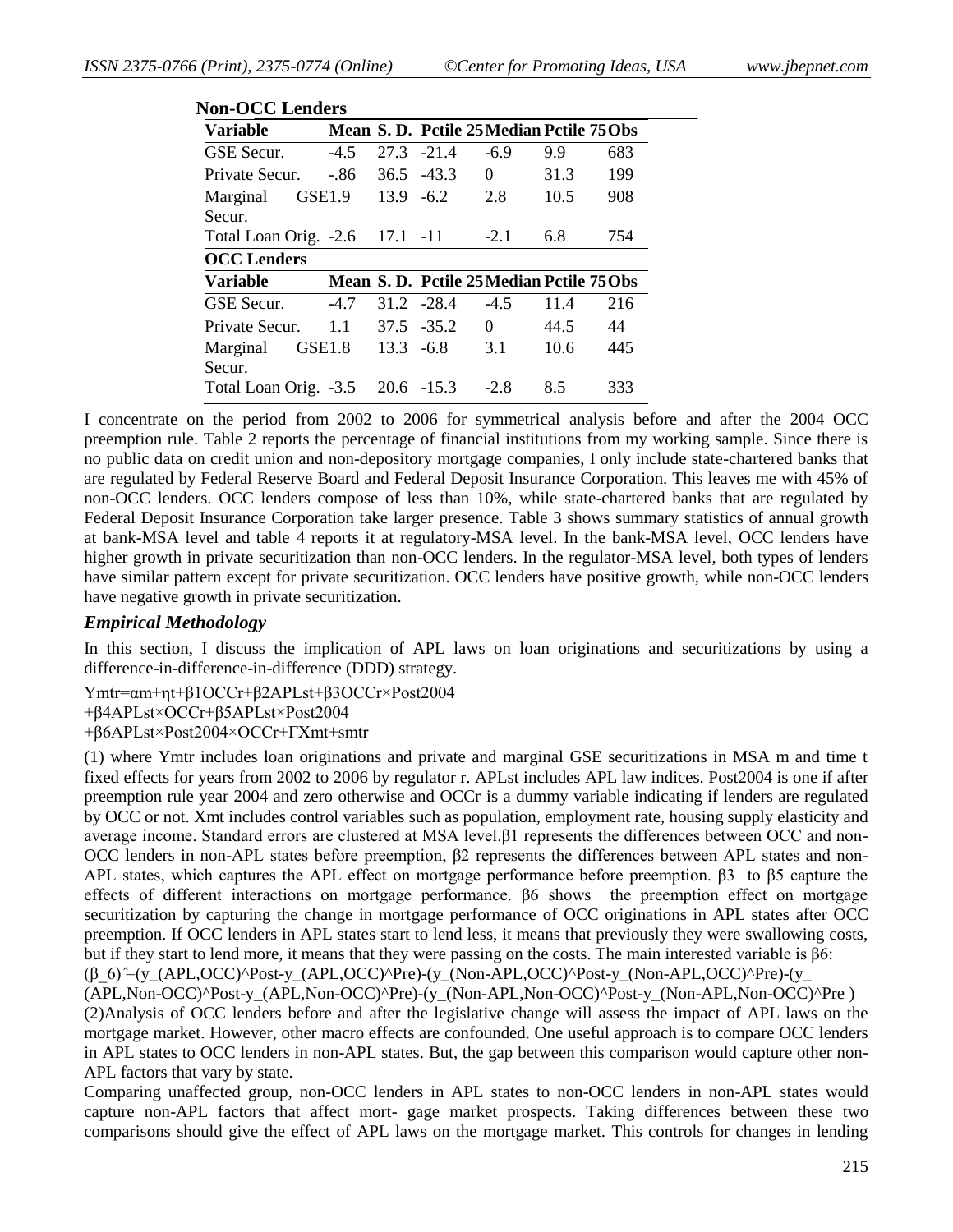across states and changes in lending of all banks in APLstates. DDD controls for different trends for OCC and non-OCC combined with sorting across states based on prior APL laws and different state-level trends for APL vs. non- APL states. DDD estimates the effect of the OCC preemption rule provided that there is no other omitted variable that leads to higher growth of OCC vs. non-OCC lending in APL states relative to non-APL states. This would be violated if in APL states, lawmakers responded to the preemption rule by changing state regulation of non-OCC lenders. Since (1) does not account for compositional effect, I use market share of national banks in 2003 as a MSA exposure to the OCC preemption rule.

Ymtr=αm+ηt+β1OCC2003+β2APLst+β3OCC2003×Post2004

+β4APLst×OCC2003+β5APLst×Post2004

 $+\beta$ 6APLst×Post2004×OCC2003+smt (3)

where OCC2003 is the market share of national banks relative to the total lending in each MSA. This controls for ex ante differential incentives of lenders in different states to supply credit in MSA with high market share of OCClenders.

# *Results*

To provide information on regulated and deregulated lenders' activities, tables 5, 6 and 7 show results on log of loan originations, private share and growth in marginal GSE from triple differences. Columns (1) and (2) control for MSA and year fixed effects, columns (3) and (4) control for MSA×OCC and year fixed effects and columns(5)and(6)control for OCC×year and MSA fixed effects. After the preemption rule, OCC lenders in states with tougher coverage rule decreases log of loan origination by 0.3 relative to non-OCC lenders. Table 6 shows that OCClendersincreaseprivateshareby1.8%instricterrestrictionsruleandtable7presents that OCC lenders increase the growth in marginal GSE by 3.2% and 4.7% in states with tougher coverage and enforcement rules. The federal preemption rule increases the growth of marginal GSE and private share for OCC lenders relative to non-OCC lenders. When OCC lenders are deregulated, they are more likely to take risks and thus sell their loans on the secondary mortgage market.

|                       |     |         | o         |           |          |         |           |
|-----------------------|-----|---------|-----------|-----------|----------|---------|-----------|
|                       |     | (Amt)   | (Vol)     | (Amt)     | (Vol)    | (Amt)   | (Vol)     |
|                       |     | (1)     | (2)       | (3)       | (4)      | (5)     | (6)       |
|                       |     |         |           |           |          |         |           |
| Coverage×OCC×Post     |     | $-0.3*$ | $-0.34**$ | $-0.21$   | $-0.24$  | $-0.3*$ | $-0.34**$ |
|                       |     | (0.16)  | (0.17)    | (0.16)    | (0.17)   | (0.16)  | (0.17)    |
| $R^2$                 | 0.7 |         | 0.7       | 0.88      | 0.87     | 0.7     | 0.69      |
| $\cal N$              |     | 1556    | 1556      | 1556      | 1556     | 1556    | 1556      |
| Restrictions×OCC×Post |     | $-0.17$ | $-0.23$   | $-0.44*$  | $-0.48*$ | $-0.17$ | $-0.23$   |
|                       |     | (0.25)  | (0.26)    | (0.24)    | (0.25)   | (0.25)  | (0.26)    |
| $R^2$                 | 0.7 |         | 0.7       | 0.88      | 0.87     | 0.7     | 0.7       |
| $\boldsymbol{N}$      |     | 1556    | 1556      | 1556      | 1556     | 1556    | 1556      |
| Enforcement×OCC×Post  |     | $-0.2$  | $-0.2$    | $-0.44**$ | $-0.45*$ | $-0.2$  | $-0.2$    |
|                       |     | (0.22)  | (0.23)    | (0.22)    | (0.23)   | (0.22)  | (0.23)    |
| $R^2$                 | 0.7 |         | 0.7       | 0.88      | 0.87     | 0.7     | 0.7       |
| $\boldsymbol{N}$      |     | 1556    | 1556      | 1556      | 1556     | 1556    | 1556      |
| Controls              |     | Yes     | Yes       | Yes       | Yes      | Yes     | Yes       |
| <b>MSAFE</b>          |     | Yes     | Yes       |           |          | Yes     | Yes       |
| MSAxOCC FE            |     |         |           | Yes       | Yes      |         |           |
| OCCxYear FE           |     |         |           |           |          | Yes     | Yes       |
| Year FE               |     | Yes     | Yes       | Yes       | Yes      |         |           |
|                       |     |         |           |           |          |         |           |

|  |  |  |  | <b>Table 5: DDD: Log of Loan Amount</b> |
|--|--|--|--|-----------------------------------------|
|--|--|--|--|-----------------------------------------|

*Notes:* The sample includes years from 2002 to 2006. Standard errors are in parentheses and are clustered by MSA \*\*\* Significant at the 1 percent level. \*\* Significant at the 5 percent level. \* Significant at the 1 percent level.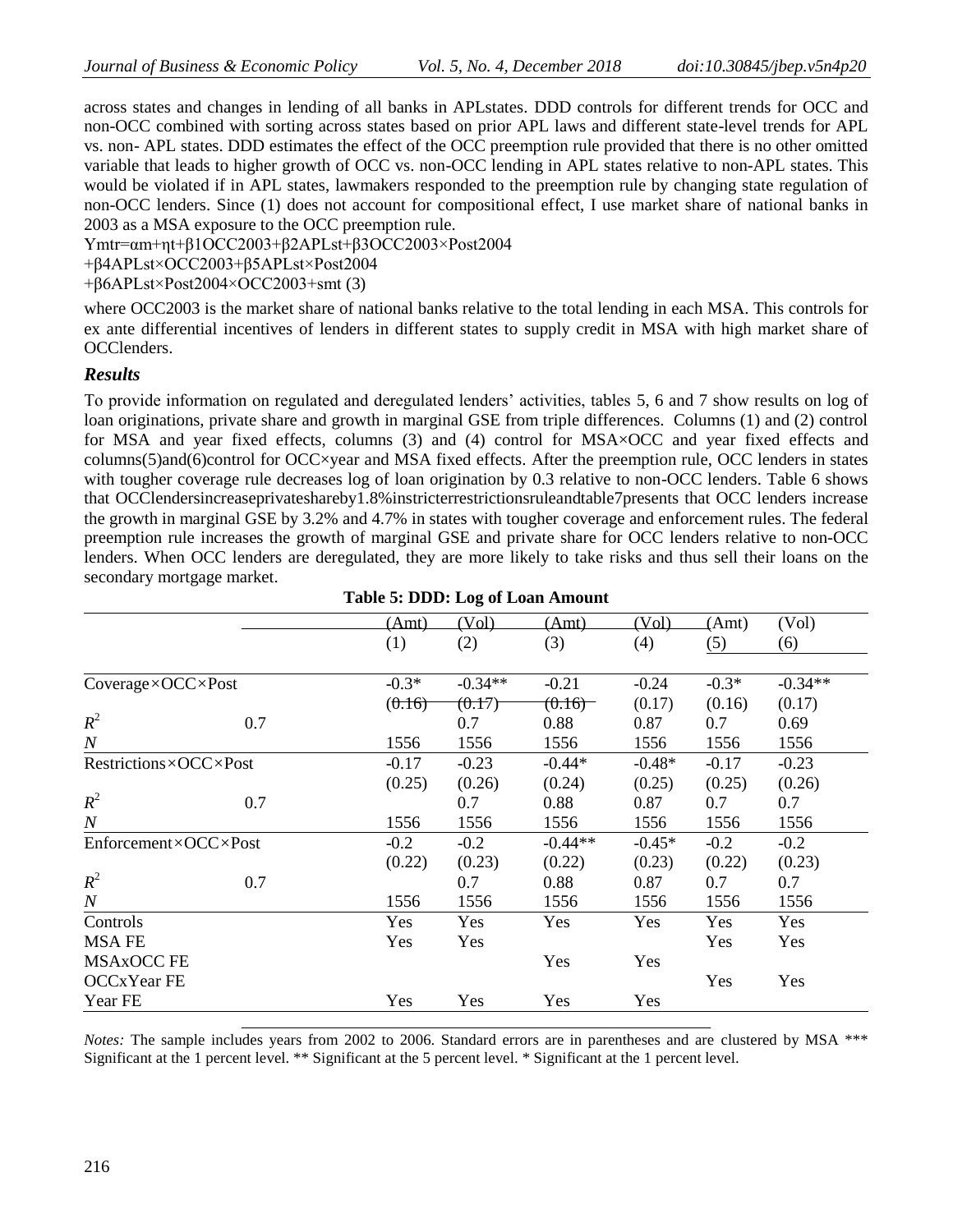|                       |      | (Amt)    | (Vob)   | (Amt)   | (Vob)   | (Amt)    | (Vol)   |
|-----------------------|------|----------|---------|---------|---------|----------|---------|
|                       |      | (1)      | (2)     | (3)     | (4)     | (5)      | (6)     |
|                       |      |          |         |         |         |          |         |
| Coverage×OCC×Post     |      | 1.2      | 1.12    | 0.26    | 0.17    | 1.2      | 1.1     |
|                       |      | (1.33)   | (1.31)  | (0.57)  | (0.34)  | (1.33)   | (1.31)  |
| $R^2$                 | 0.6  |          | 0.58    | 0.67    | 0.66    | 0.6      | 0.58    |
| $\boldsymbol{N}$      |      | 1556     | 1556    | 1556    | 1556    | 1556     | 1556    |
| Restrictions×OCC×Post |      | $1.77**$ | $1.44*$ | $2.61*$ | $2.36*$ | $1.77**$ | $1.43*$ |
|                       |      | (0.79)   | (0.74)  | (1.32)  | (1.22)  | (0.79)   | (0.75)  |
| $R^2$                 | 0.58 |          | 0.57    | 0.67    | 0.66    | 0.6      | 0.58    |
| $\boldsymbol{N}$      |      | 1556     | 1556    | 1556    | 1556    | 1556     | 1556    |
| Enforcement×OCC×Post  |      | 0.9      | 0.5     | 1.54    | 1.28    | 0.9      | 0.5     |
|                       |      | (0.93)   | (0.82)  | (1.58)  | (1.43)  | (0.93)   | (0.82)  |
| $R^2$                 | 0.58 |          | 0.57    | 0.67    | 0.66    | 0.58     | 0.58    |
| $\cal N$              |      | 1556     | 1556    | 1556    | 1556    | 1556     | 1556    |
| Controls              |      | Yes      | Yes     | Yes     | Yes     | Yes      | Yes     |
| MSA FE                |      | Yes      | Yes     |         |         | Yes      | Yes     |
| <b>MSAxOCC FE</b>     |      |          |         | Yes     | Yes     |          |         |
| OCCxYear FE           |      |          |         |         |         | Yes      | Yes     |
| Year FE               |      | Yes      | Yes     | Yes     | Yes     |          |         |

#### **Table 6: DDD: Private Share**

*Notes:* The sample includes years from 2002 to 2006. Standard errors are in parentheses and are clustered by MSA \*\*\* Significant at the 1 percent level. \*\* Significant at the 5 percent level. \* Significant at the 1 percent level.

#### **Table 7: DDD: Growth in Marginal GSE**

|                                                                                               |        |                                        | 3)     |
|-----------------------------------------------------------------------------------------------|--------|----------------------------------------|--------|
| $Coverage \times OCC \times Post$                                                             |        | $3.2**$ (1.44) $3.79**$ (1.64) $3.2**$ |        |
|                                                                                               |        |                                        | (1.44) |
| $R^2$                                                                                         | 0.3    | 0.34                                   | 0.3    |
| $\overline{N}$                                                                                | 1353   | 1353                                   | 1353   |
| Restrictions×OCC×Post 2.9                                                                     |        | 3.5                                    | 3.02   |
|                                                                                               | (2.13) | (2.64)                                 | (2.12) |
| $R^2$                                                                                         | 0.29   | 0.34                                   | 0.3    |
| $\overline{N}$                                                                                | 1353   | 1353                                   | 1353   |
| Enforcement×OCC×Post4.7 <sup>**</sup> (1.93)4.89 <sup>**</sup> (2.24)4.7 <sup>**</sup> (1.93) |        |                                        |        |
| $R^2$                                                                                         | 0.29   | 0.34                                   | 0.3    |
| $\boldsymbol{N}$                                                                              | 1353   | 1353                                   | 1353   |
| Controls                                                                                      | Yes    | Yes                                    | Yes    |
| <b>MSAFE</b>                                                                                  | Yes    |                                        | Yes    |
| MSAxOCC FE                                                                                    |        | Yes                                    |        |
| OCCxYear FE                                                                                   |        |                                        | Yes    |
| Year FE                                                                                       | Yes    | Yes                                    |        |

*Notes:* The sample includes years from 2002 to 2006. Standard errors are in parentheses and are clustered by MSA \*\*\* Significant at the 1 percent level. \*\* Significant at the 5 percent level. \* Significant at the 1 percent level.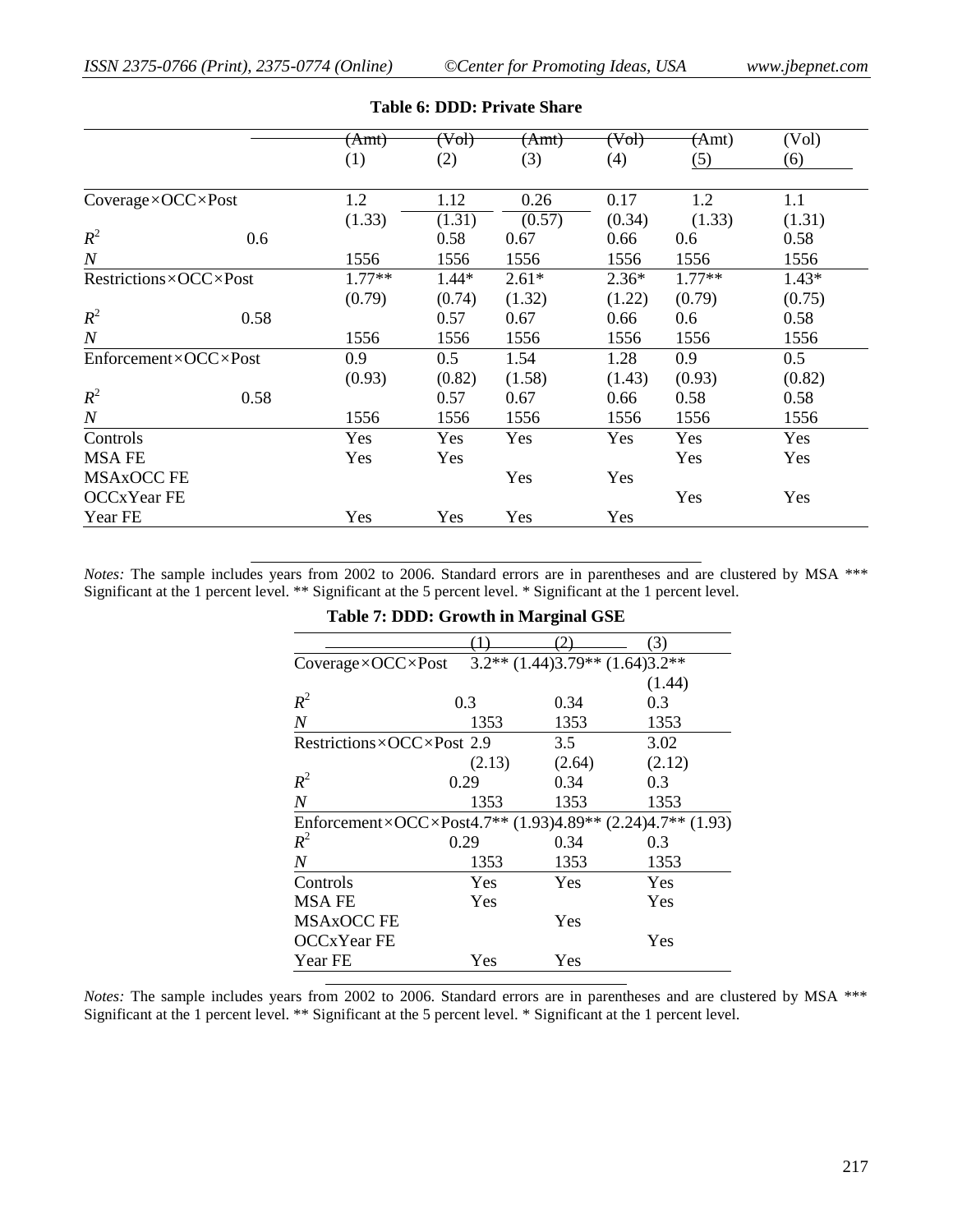|                                 | (1)          |                     | (2)              | (3)            |
|---------------------------------|--------------|---------------------|------------------|----------------|
|                                 |              | <b>GSEGrowthAmt</b> | PrivateGrowthAmt | Ln(PrivateAmt) |
| APL×Post×Loan                   |              | $0.265*(0.15)$      |                  |                |
| Coverage×Post×GSE<br>(0.10)     |              |                     | $0.192**$        |                |
| Coverage×Post×Private<br>(0.03) |              |                     |                  | $0.056**$      |
| $R^2$                           |              | 0.280               | 0.444            | 0.756          |
|                                 | N            | 735                 | 201              | 212            |
|                                 | Controls     | Yes                 | Yes              | Yes            |
|                                 | <b>MSAFE</b> | <b>Yes</b>          | Yes              | Yes            |
|                                 | Year FE      | Yes                 | Yes              | Yes            |

## **Table 8: MSA Exposure to Preemption Rule**

Second, I add MSA×OCC fixed effect. This captures shocks that affect only a subset of lenders in each MSA. This removes the possibility that OCC lenders may always grow faster than non-OCC lenders within the same MSA. For instance, some banks may advertise more in specific areas or exploit their geographical locations, thus increasing their mortgage growth. Table5 presents that log of loan origination decreases by 0.4 in states with stricter restrictions or enforcement rules. Table 6 shows that OCC lenders increase private share by 2.6% more than non-OCC lenders in states with tougher restrictions rule and table 7 shows that OCC lenders increase growth in marginal GSE by 3.8% and 4.9% in states with stricter coverage and enforcement rules. Similar pattern holds when controlling for OCC×year and year fixed effects. OCC×year fixed effect captures time-varying unobserved heterogeneity for lenders. To account for compositional effect, I control for market share of OCC lenders in each MSA prior to the preemption rule. The results indicate that higher market share of OCC lenders in APL states resulted in larger increases in securitization. Table 8 shows that higher loan origination share resulted in higher GSE growth for OCC lenders relative to non-OCC lenders by 0.27%. APL states with stricter coverage rule and higher growth in GSE or private securitization resulted in more private securitization by0.2%.

|                  | Log of loanamount              |          |          | Log of GSELoans |         |  |
|------------------|--------------------------------|----------|----------|-----------------|---------|--|
|                  |                                | (1)      | (2)      | (3)             | (4)     |  |
|                  | Res×National×Post              | $-0.38$  | $-0.38$  | $-0.29$         | $-0.29$ |  |
|                  |                                | (0.32)   | (0.32)   | (0.47)          | (0.47)  |  |
|                  | $Res \times Growth$ in Deposit | $0.01*$  |          | 0.02            |         |  |
|                  |                                | (0.01)   |          | (0.02)          |         |  |
|                  | Res×Growth in Asset            |          | $0.01*$  |                 | 0.02    |  |
|                  |                                |          | (0.01)   |                 | (0.02)  |  |
|                  | $R^2$                          | 0.94     | 0.94     | 0.95            | 0.95    |  |
|                  | N                              | 1362     | 1362     | 613             | 613     |  |
|                  | Enf×National×Post              | $-0.47*$ | $-0.47*$ | $-0.37$         | $-0.37$ |  |
|                  |                                | (0.24)   | (0.24)   | (0.29)          | (0.28)  |  |
|                  | $Enf \times Growth$ in Deposit | $0.01*$  |          | 0.01            |         |  |
|                  |                                | (0.01)   |          | (0.02)          |         |  |
|                  | Enf×Growth in Asset            |          | $0.01*$  |                 | 0.01    |  |
|                  |                                |          | (0.01)   |                 | (0.02)  |  |
| $R^2$            | 0.94                           | 0.94     | 0.95     | 0.95            |         |  |
| $\boldsymbol{N}$ | 1362                           | 1362     | 613      | 613             |         |  |
| Controls         | Yes                            | Yes      | Yes      | Yes             |         |  |
| <b>MSAFE</b>     | Yes                            | Yes      | Yes      | Yes             |         |  |
| <b>Bank FE</b>   | Yes                            | Yes      | Yes      | Yes             |         |  |
| Year FE          | Yes                            | Yes-     | Yes      | Yes             |         |  |

#### **Table 9: Triple Differences at Bank-MSA Level**

*R* 2